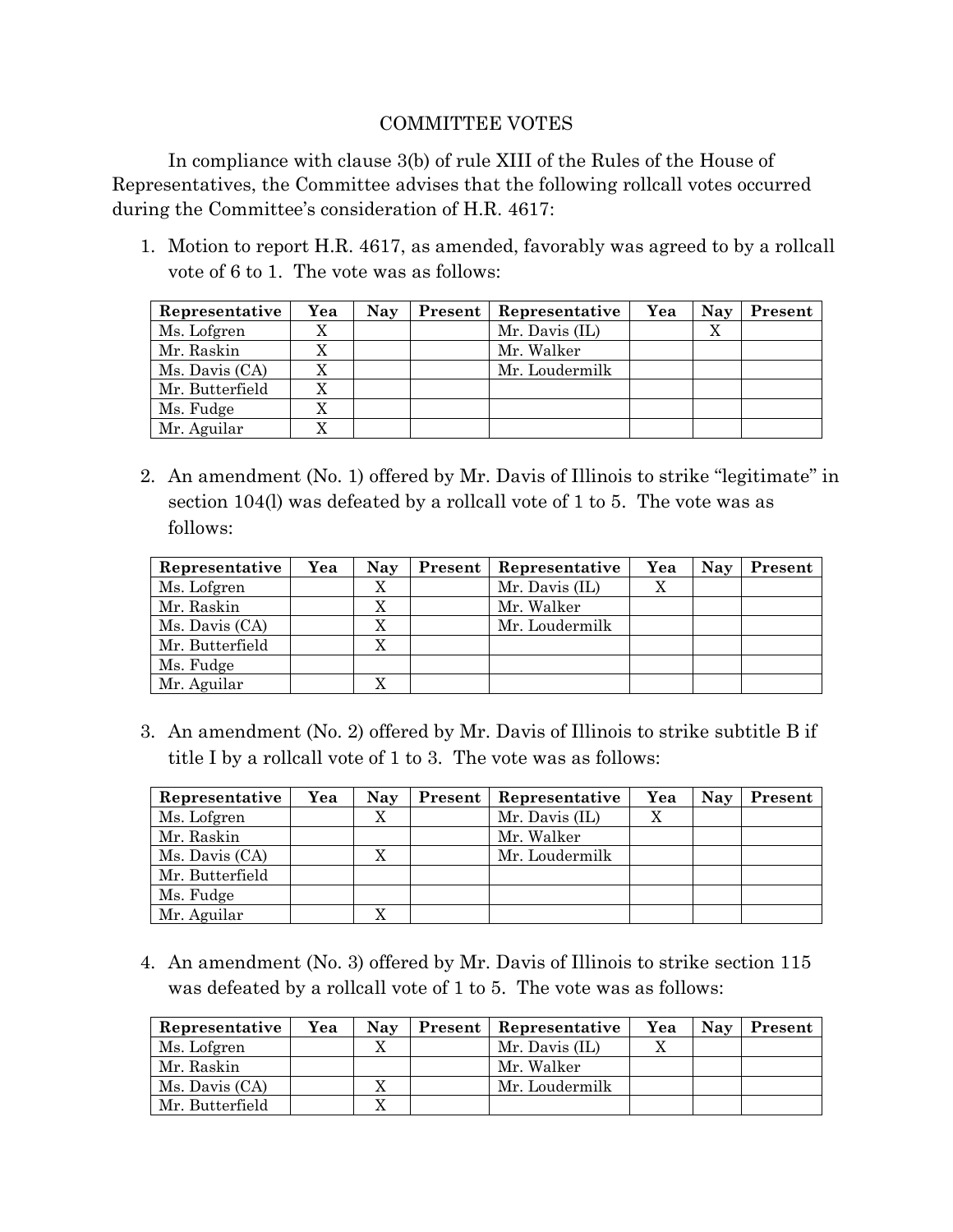| $\mathbf{M}_{\alpha}$<br>חזה ا<br>TATO. | . . |  |  |  |
|-----------------------------------------|-----|--|--|--|
| Mr. Aguilar                             | . . |  |  |  |

5. An amendment (No. 4) offered by Mr. Davis of Illinois to strike section 116 was defeated by a rollcall vote of 1 to 5. The vote was as follows:

| Representative  | Yea | <b>Nay</b> | Present | <b>Representative</b> | Yea | <b>Nay</b> | Present |
|-----------------|-----|------------|---------|-----------------------|-----|------------|---------|
| Ms. Lofgren     |     | X          |         | Mr. Davis (IL)        | X   |            |         |
| Mr. Raskin      |     |            |         | Mr. Walker            |     |            |         |
| Ms. Davis (CA)  |     | X          |         | Mr. Loudermilk        |     |            |         |
| Mr. Butterfield |     | X          |         |                       |     |            |         |
| Ms. Fudge       |     | X          |         |                       |     |            |         |
| Mr. Aguilar     |     |            |         |                       |     |            |         |

6. An amendment (No. 6) offered by Mr. Davis of Illinois to insert a new title IV prohibiting ballot harvesting was defeated by a rollcall vote of 1 to 6. The vote was as follows:

| Representative  | Yea | <b>Nay</b> | Present | Representative | Yea | <b>Nay</b> | Present |
|-----------------|-----|------------|---------|----------------|-----|------------|---------|
| Ms. Lofgren     |     |            |         | Mr. Davis (IL) | Χ   |            |         |
| Mr. Raskin      |     | $\Lambda$  |         | Mr. Walker     |     |            |         |
| Ms. Davis (CA)  |     |            |         | Mr. Loudermilk |     |            |         |
| Mr. Butterfield |     |            |         |                |     |            |         |
| Ms. Fudge       |     |            |         |                |     |            |         |
| Mr. Aguilar     |     |            |         |                |     |            |         |

7. An amendment (No. 8) offered by Mr. Davis of Illinois to insert a new section 303 to amend section 319(a) of FECA to prohibit direct or indirect disbursement of funds to foreign nationals by political committees by a rollcall vote of 1 to 6. The vote was as follows:

| Representative  | Yea | <b>Nay</b> | Present | Representative | Yea | Nay | Present |
|-----------------|-----|------------|---------|----------------|-----|-----|---------|
| Ms. Lofgren     |     |            |         | Mr. Davis (IL) |     |     |         |
| Mr. Raskin      |     |            |         | Mr. Walker     |     |     |         |
| Ms. Davis (CA)  |     | X          |         | Mr. Loudermilk |     |     |         |
| Mr. Butterfield |     |            |         |                |     |     |         |
| Ms. Fudge       |     |            |         |                |     |     |         |
| Mr. Aguilar     |     |            |         |                |     |     |         |

8. A motion to table an appeal to the ruling of the Chair offered by Mr. Raskin was agreed to by a rollcall vote of 6 to 1. The vote was as follows:

| Representative | Yea | Nav | Present | Representative | Yea | <b>Nay</b> | Present |
|----------------|-----|-----|---------|----------------|-----|------------|---------|
| Ms. Lofgren    |     |     |         | Mr. Davis (IL) |     |            |         |
| Mr. Raskin     |     |     |         | Mr. Walker     |     |            |         |
| Ms. Davis (CA) |     |     |         | Mr. Loudermilk |     |            |         |